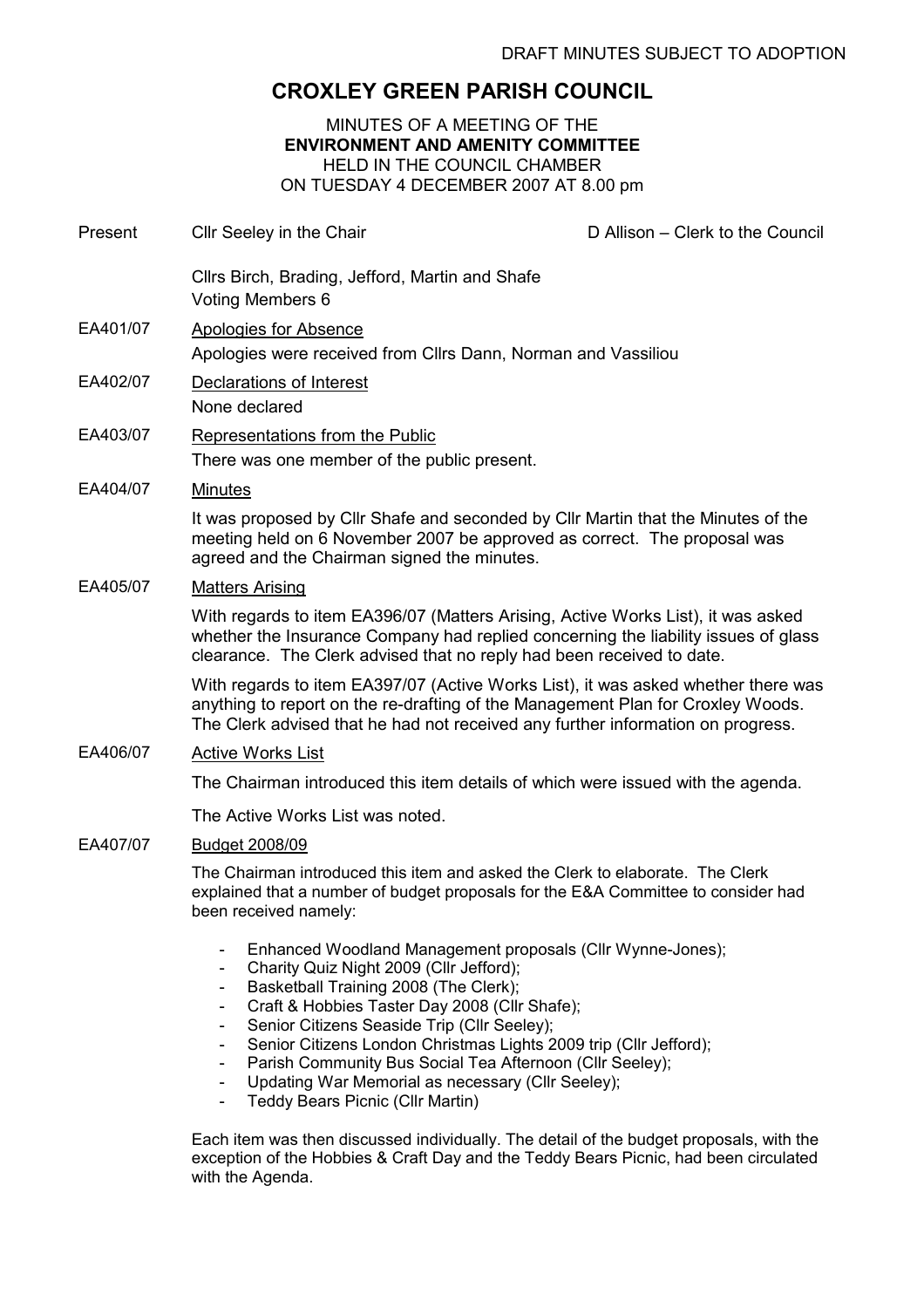#### Enhanced Woodland Management – no direct costs

The budget proposal was to undertake additional grounds maintenance particularly in the vicinity of the new Village Green. The matter of the ownership of trhe land was raised and following a short discussion it was agreed that the Clerk approach the land owners and also the Keep Croxley Green Group to set out the Council's willingness to undertake grounds maintenance in the area.

#### Charity Quiz - £205.00

It was explained that this is an annual event and after a brief discussion Members agreed that this proposal should continue through the budget approval process.

#### Basketball - £8,321

The Clerk explained that the basketball training sessions had proved extremely popular and that the Register of Attendees had now reached in excess of 130 students overall.

A question was raised as to how many students attend each session to which the Clerk advised he did not have the information to hand but it is recorded in the Register. It was generally agreed that the initiative was a good idea and should continue through the budget approval process. The Clerk agreed that he would make the Register available for inspection on the matter of class numbers.

#### Coach Trip to Seaside - £850

It was explained that the previous trip had been a great success and enjoyed by those who went.

Concern was expressed as to whether this was the sort of activity the Council should be providing when there are other organisations who may be better placed to run such trips. It was suggested that, perhaps, the Council should be supporting other voluntary organisations to organise such trips.

Concerns were also expressed as to whether the trip should be more widely available to other senior citizens than those of the sheltered accommodation within Croxley.

Following a general discussion, it was agreed that the matter be progressed through the budget approval process.

#### London Christmas Lights 2009 trip - £325

The comments and concerns expressed in relation to the seaside trip were raised. It was agreed, however, that the matter be progressed through the budget approval process.

## Community Bus Social Tea Afternoon - £400

The budget proposal was for 2 events during the course of 2008 and followed on from the successful event held in 2007. It was explained that as a result of discussions at the Business Development Group, the tea afternoon with senior citizens would be a very good way of seeking views and opinions from them on subject matters of interest of concern for them.

It was agreed therefore that the budget proposal for 2008/09 be reduced to one such event (i.e. financial provision of £200 for 2008/09) as the other would be held in early the new year for information gathering. It was agreed that this proposal be progressed through the budget approval process.

It was suggested that it would be helpful that when the details of the budget are approved that a calendar of Parish Council events and activities be produced for Members to assist in planning the year.

#### Updating War Memorial - £2,000

It was explained that the War Memorial on the Green had not been updated with the names of any servicemen and women from Croxley Green who may have lost their lives in performing their duty for the Country. It was agreed that this was an excellent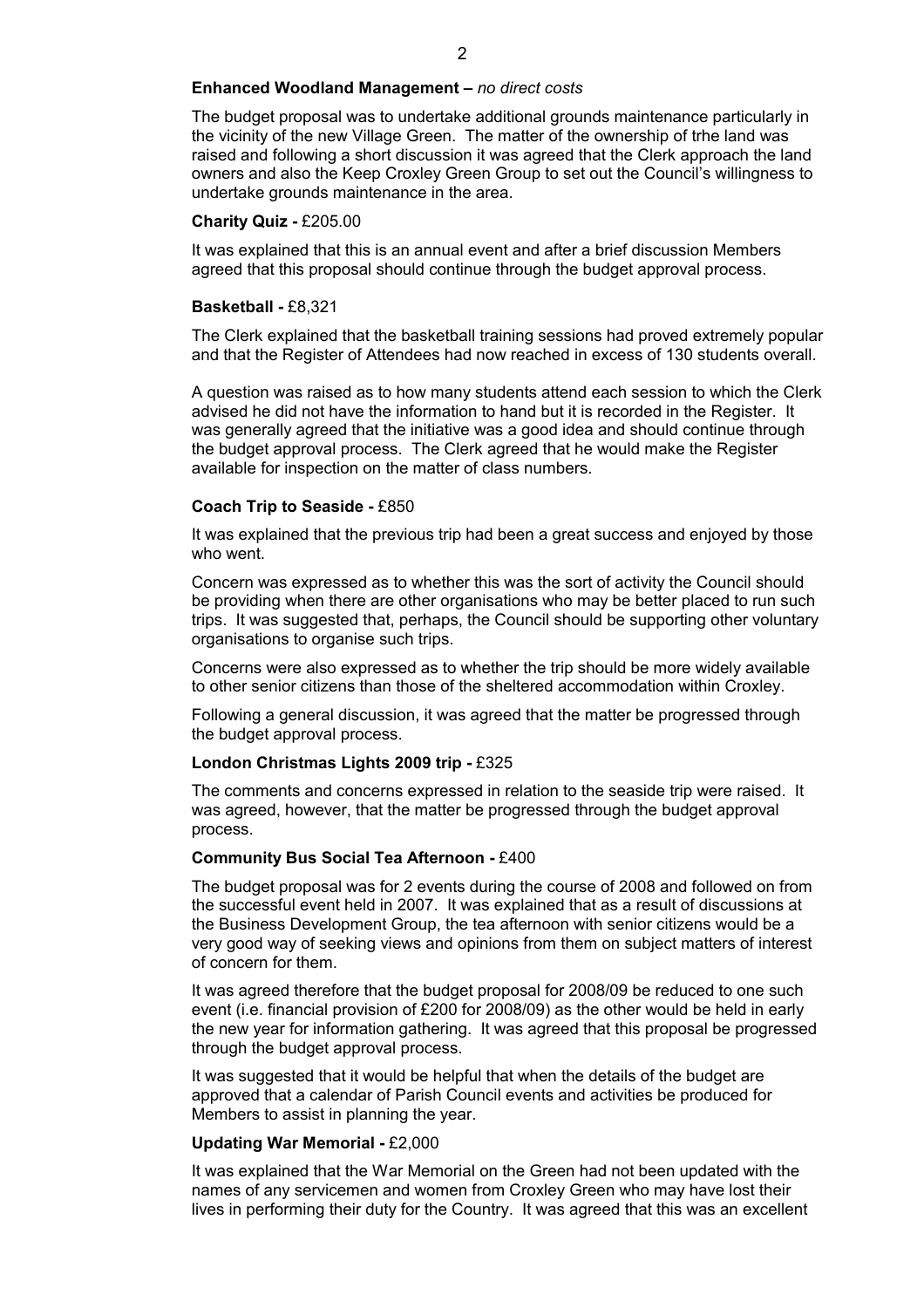proposal although there may be some extensive research time required and consideration would have to be given as to how best to modify the Memorial in the unfortunate event that this becomes necessary. It was agreed that the matter be progressed through the budget approval process.

#### Craft & Hobbies Taster Day - £1,250

It was explained that the event this year again proved exceedingly popular and that this success should be built in 2008. Following a discussion on focusing more on local groups to take part, it was agreed that the matter be progressed through the budget approval process.

#### Teddy Bears Picnic - £200

It was explained that the proposal would be to organise a picnic for the under 5's and parents/carers on The Green in the Spring or Summer next year which would be followed by a treasure/scavenger hunt. The costs involved were for advertising the event and for production of clues and prizes. It was agreed that the matter be progressed through the budget approval process.

--------------------------------------

Cllr Brading advised that it was his intention to submit budget proposals for development of a comprehensive plan to deal with street trees and grass verges in Croxley and a proposal to enhance the play areas.

Cllrs Shafe and Martin advised that they were developing a proposal on play equipment enhancement, particularly as this had been a matter raised in the Junior Council meetings.

Cllr Martin raised the matter of additional littler bins to which the Clerk advised that this historically had been a TRDC matter but that was not to say the Parish Council should not consider additional bins. The Clerk continued, however, that the citing of bins is a very difficult matter and has to be considered with some care and sensitivity as no resident would really like a bin outside their house.

The Clerk advised Members that it will be necessary to increase the budget next year for the provision of dog waste bags as approximately 10,000 bags were being handed out approximately every 2 months. The Clerk continued that consideration may also need to be given to extending the twice weekly emptying of the dog bins and they are becoming very full soon after they have been emptied.

## EA408/07 Maintenance Contract with TRDC for the Green and Stones Orchard

The Chairman introduced this item and the Clerk advised that there was nothing new to report at this time.

#### EA409/07 Best Christmas Shop Window Competition

The Chairman introduced this item and asked Cllr Jefford to elaborate. Cllr Jefford stated that the interest in this competition had been declining progressively over the last couple of years and that in the circumstances the Committee should discuss whether the competition should continue.

Following a general discussion it was proposed by Cllr Brading and seconded by Cllr Shafe that the competition be discontinued. The proposal was agreed.

## EA410/07 Garden Competition Presentation

The Chairman introduced this item and asked Cllr Jefford to elaborate. Cllr Jefford wished to thank all Councillors who attended the presentation and helped out during the course of the evening. In particular, Cllr Jefford wished to thank the Clerk for hosting the evening.

## EA411/07 Tree Bulletin

No tree work to report.